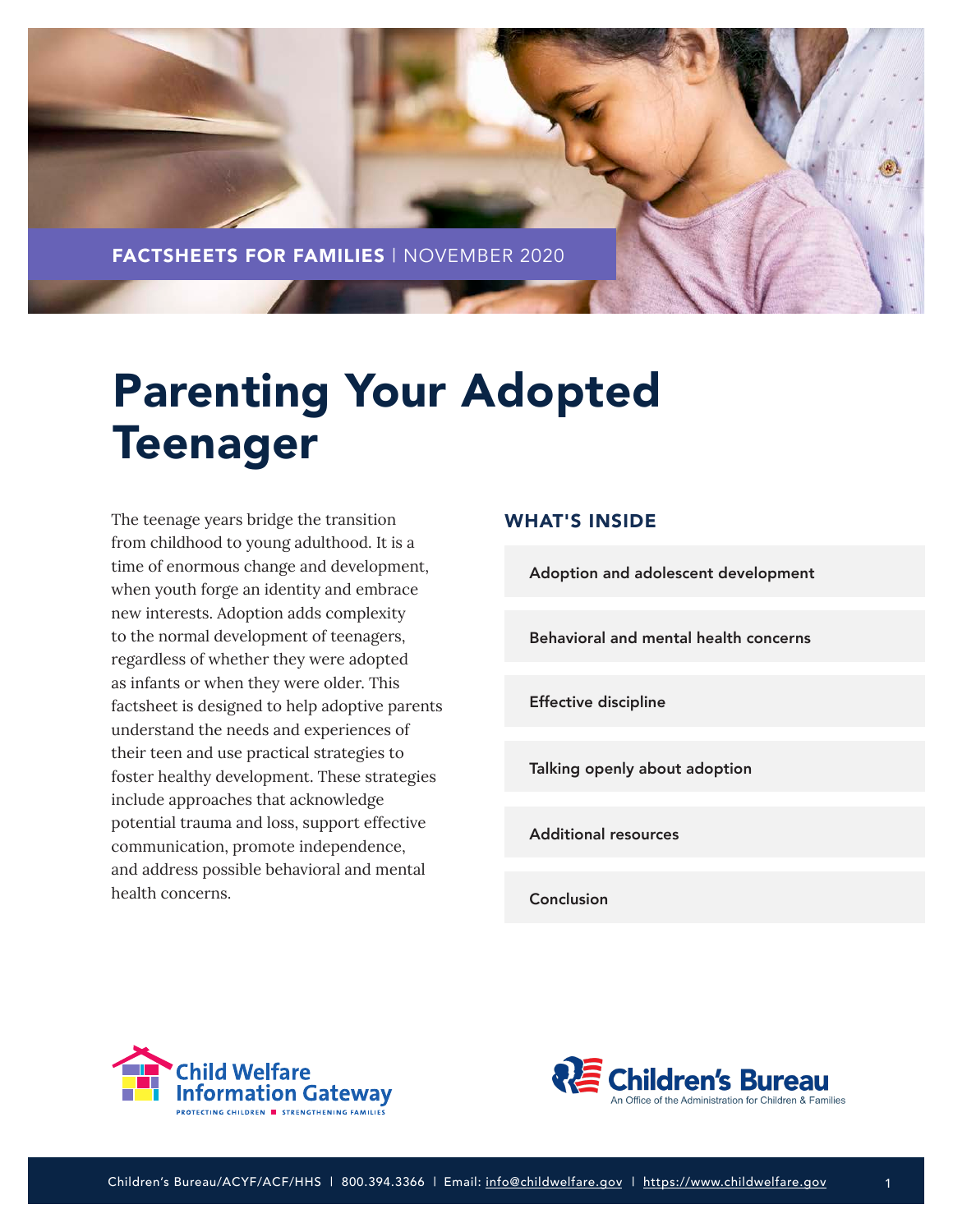# <span id="page-1-0"></span>ADOPTION AND ADOLESCENT DEVELOPMENT

Adolescents experience rapid physical and hormonal growth. As a result, they may begin to look like young adults in their teenage years. Although some youth may begin to embody adult physical features, their brains are still developing and they need emotional support and nurturance from caring adults and continued parental guidance—whether they seek it or not.

## BRAIN DEVELOPMENT

The chemical changes that occur in the teenage brain during adolescence spur youth to take risks and engage in new challenges. At the same time, teenagers are less able to control impulses and think through the consequences of their actions. As a result, it is especially important they receive guidance from caring adults and have opportunities to take healthy risks they can learn from.

According to the Jim Casey Youth Opportunities Initiative on [Adolescent Brain Development](https://www.aecf.org/work/child-welfare/jim-casey-youth-opportunities-initiative/areas-of-expertise/adolescent-brain-development/), the teenage brain experiences significant cognitive and social-emotional development that may be vulnerable to the impact of early childhood trauma and/or adoption. Sometimes the effects of trauma do not show up until adolescence. While adoption itself may not significantly affect brain development, early life experiences do. For example, the brain of a teenager who has experienced trauma may become "wired" to be hyperalert for ongoing safety threats and anticipate a chaotic environment and a lack of support. Unaddressed, this can thwart a youth's ability to thrive physically and emotionally and hamper their capacity to learn new skills.

The North American Council on Adoptable Children published an issue of *Adoptalk* called ["The Teen Years: Brain Development](https://www.nacac.org/resource/the-teen-years-brain-development-and-trauma-recovery/)  [and Trauma Recovery.](https://www.nacac.org/resource/the-teen-years-brain-development-and-trauma-recovery/)" For additional resources, see Child Welfare Information Gateway's web sections [Understanding](https://www.childwelfare.gov/topics/systemwide/youth/understanding/adolescent/)  [Adolescent Development](https://www.childwelfare.gov/topics/systemwide/youth/understanding/adolescent/) and [Trauma and](https://www.childwelfare.gov/topics/systemwide/youth/understanding/trauma/)  [Adolescent Development](https://www.childwelfare.gov/topics/systemwide/youth/understanding/trauma/) and the publications *[Understanding the Effects of Maltreatment on](https://www.childwelfare.gov/pubs/issue-briefs/brain-development/)  [Brain Development](https://www.childwelfare.gov/pubs/issue-briefs/brain-development/)* and *[Parenting a Child Who](https://www.childwelfare.gov/pubpdfs/child-trauma.pdf)  [Has Experienced Trauma](https://www.childwelfare.gov/pubpdfs/child-trauma.pdf)*.

- **Expose your teenager to healthy** activities (physical, social, and cultural). Set reasonable limits on isolating or passive activities (e.g., screen time).
- Help your teenager take healthy risks (e.g., encourage them to try a new sport, musical instrument, or dating; or apply for a job, vocational school, or college).
- Allow your teenager to assume some control by helping them to set personal goals and make plans and decisions. Help your teenager understand the consequences of actions and decisions.
- **If you suspect a developmental delay,** seek a professional assessment and advocate for your teenager. If the assessment reveals a disability, talk with school officials about creating an individual educational plan to help meet your teenager's needs. Teenagers who do not qualify for special educational services can still benefit from simple adjustments in the classroom.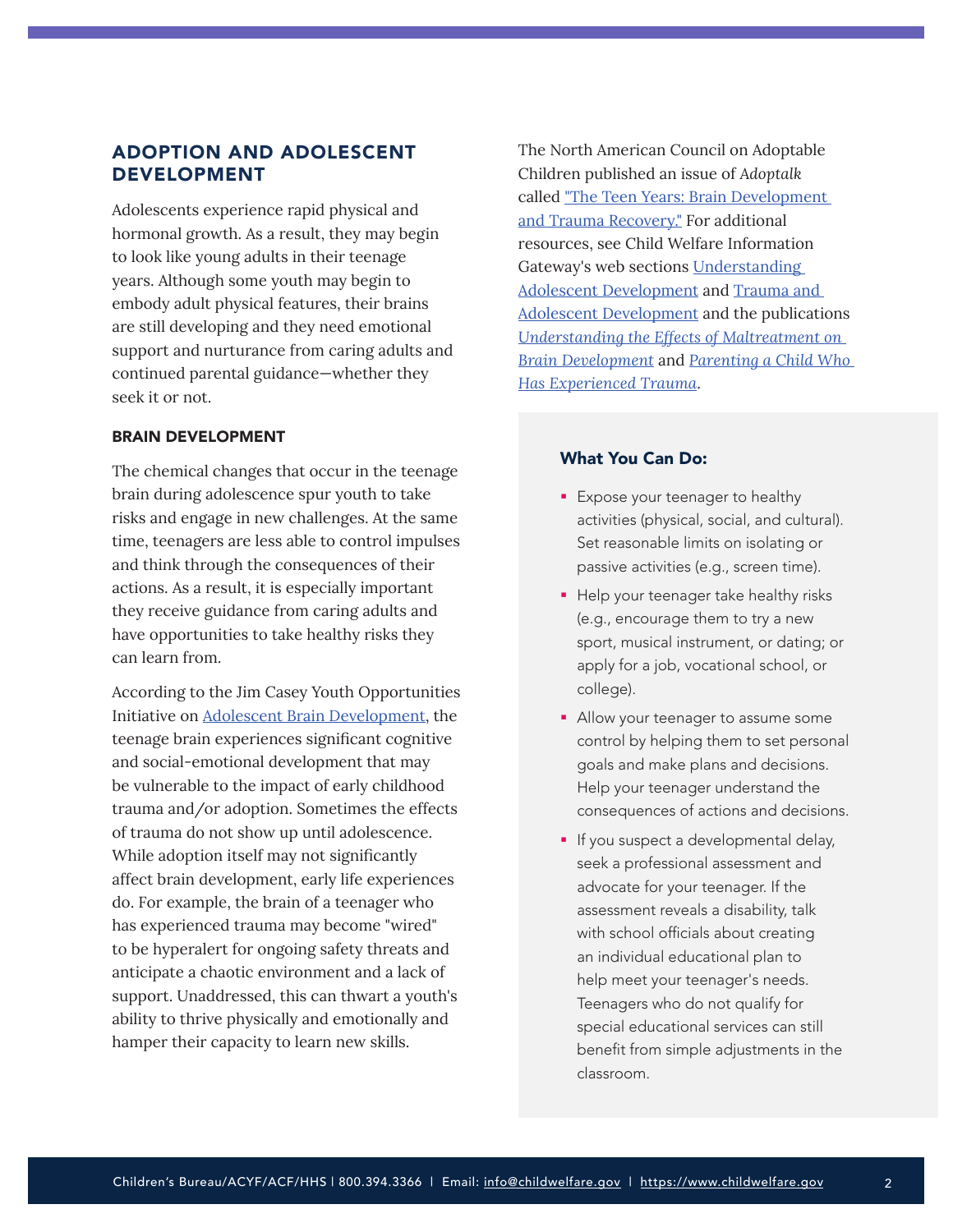#### INDEPENDENCE

Teens often go back and forth between wanting more freedom and wanting the safety and protection offered by their family. As they prepare to transition to more independence living on their own, getting a job, or attending community or a residential college—they may question their permanence in the family. The impending separation may trigger emotions associated with the loss of significant others, including birth parents, siblings and other relatives, or foster families. Some teens may adapt by acting more mature or independent than they feel to cope with fears. Others may become more anxious and fearful of "losing" yet another parent and find ways to avoid or even undermine these transitions.

Children who were adopted and experienced previous neglect or abuse often need extra time and practice to adapt to independence and learn life skills. Adolescents who are newly adopted have the added challenge of trying to develop attachment to a family at the very time that normal development would have them pushing away. These teens may need to spend more quality time with parents to build their attachment and security in the family. Slowing the transitions described above may be in their best interests.

#### **What You Can Do:**

 **Set consistent, clear limits and boundaries while allowing some independence.** Let your teenager work through his or her normal adolescent developmental stages and assert some independence within a nurturing and guiding environment. For example, look for opportunities to affirm your teen's choices in fashion and music.

- **Allow for a gradual increase in your teenager's independence as he or she shows signs of readiness.** Ask your child if he or she feels ready for specific responsibilities or privileges. Remember that teens who have experienced trauma and/or who have attachment issues may not be ready for responsibilities at the same time as other teens their age. If your teen is not yet ready for certain responsibilities, make it a goal to work toward them.
- **Give your teen a voice in decisions.** Teenagers who feel heard and respected are more likely to cooperate with family rules. This is particularly important for teens who may have come from situations where they felt powerless.
- **Support your teen's exploration of their identity and culture.** Teen years are an important time for youth to explore their racial, ethnic, religious, and gender identity and sexual orientation. Provide an open, supportive environment and access to peer and adult mentors and roles models they can turn to for information and guidance as they wrestle with these important issues.
- **Clearly state your values regarding alcohol, drugs, and other risky behaviors, and emphasize healthy lifestyle choices.** If your teen came from a birth family where substance use was a problem, be aware that he or she may be at greater risk for experiencing a variety of negative outcomes (see Information Gateway's *[Parental](https://www.childwelfare.gov/pubs/factsheets/parentalsubabuse/)  [Substance Use and the Child Welfare](https://www.childwelfare.gov/pubs/factsheets/parentalsubabuse/)  [System](https://www.childwelfare.gov/pubs/factsheets/parentalsubabuse/)*).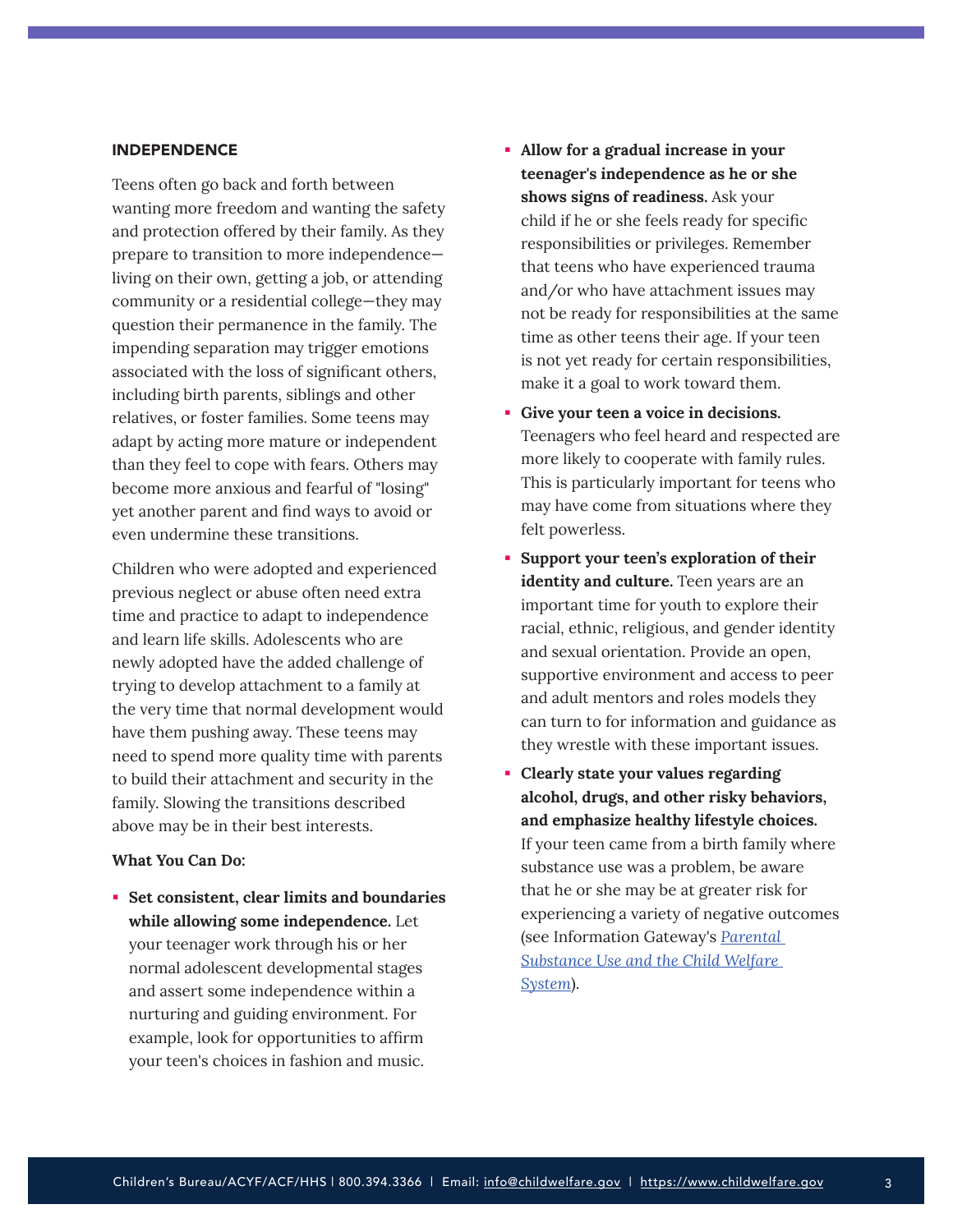- **Reaffirm your teen's place in your family.** As your teenager gets ready to leave for college or move to independent living, offer reassurance that he or she is an important part of your family and that you hope and expect he or she will be part of holiday and family gatherings even when no longer living at home. Stay in touch through texts, phone calls, or email so your son or daughter feels like a central part of your family even while living apart. Model this behavior by demonstrating how you stay connected to extended family members who live elsewhere.
- **If your teen is anxious about separating,** encourage options that allow for smaller steps toward independence, like community college or job-training classes while he or she is still home.

## IDENTITY FORMATION

Many teenagers may struggle with the questions, "Who am I?," "Where did I come from?," and "Where do I belong?." Ultimately, it becomes a question of defining their beliefs and values, their educational and career paths, and their expectations for themselves. Younger teens may start to define their sense of self by expressing their individuality through clothing, hair, music, and body décor (piercings, tattoos, etc.). Exploring how they are different from their parents can be a healthy part of growing up.

Teens may also start to identify more with peers and less with family, often deepening their friendships with peers and starting to explore romantic relationships. Some teens may be struggling with questions of sexual orientation and gender identity and may experience additional stressors related to

acceptance and disclosure of being lesbian, gay, bisexual, transgender, or questioning (LGBTQ).

Teens who were adopted may question who they are more deeply than their nonadopted peers. Forming an identity is more complicated for them. Not only must they think about how they are similar to and different from their adoptive parents, they must also wonder how they are similar to and different from their birth parents.

When birth family information is missing, it further complicates the task of identity formation. Unknown or missing information may prevent youth who were adopted from knowing the source of certain characteristics or abilities. This often drives the need to know more about the birth family. They may worry that they will take on certain "negative" characteristics or repeat challenging behaviors of a birth parent. Teens whose race or ethnic background is unknown, or whose race or ethnicity is different from their adoptive parents, may struggle with their racial identity and how they fit within their family and community. They may have a particularly strong interest in meeting or spending time with birth family members or others of a similar race or ethnic background.

#### **What you can do:**

 **Talk to your teenager about his or her birth parents and extended family.** Be open and willing to explain what you know, no matter how challenging the information (see the Talking Openly About Adoption section later in this factsheet). Encourage your teen to communicate openly about his or her thoughts and feelings. If there is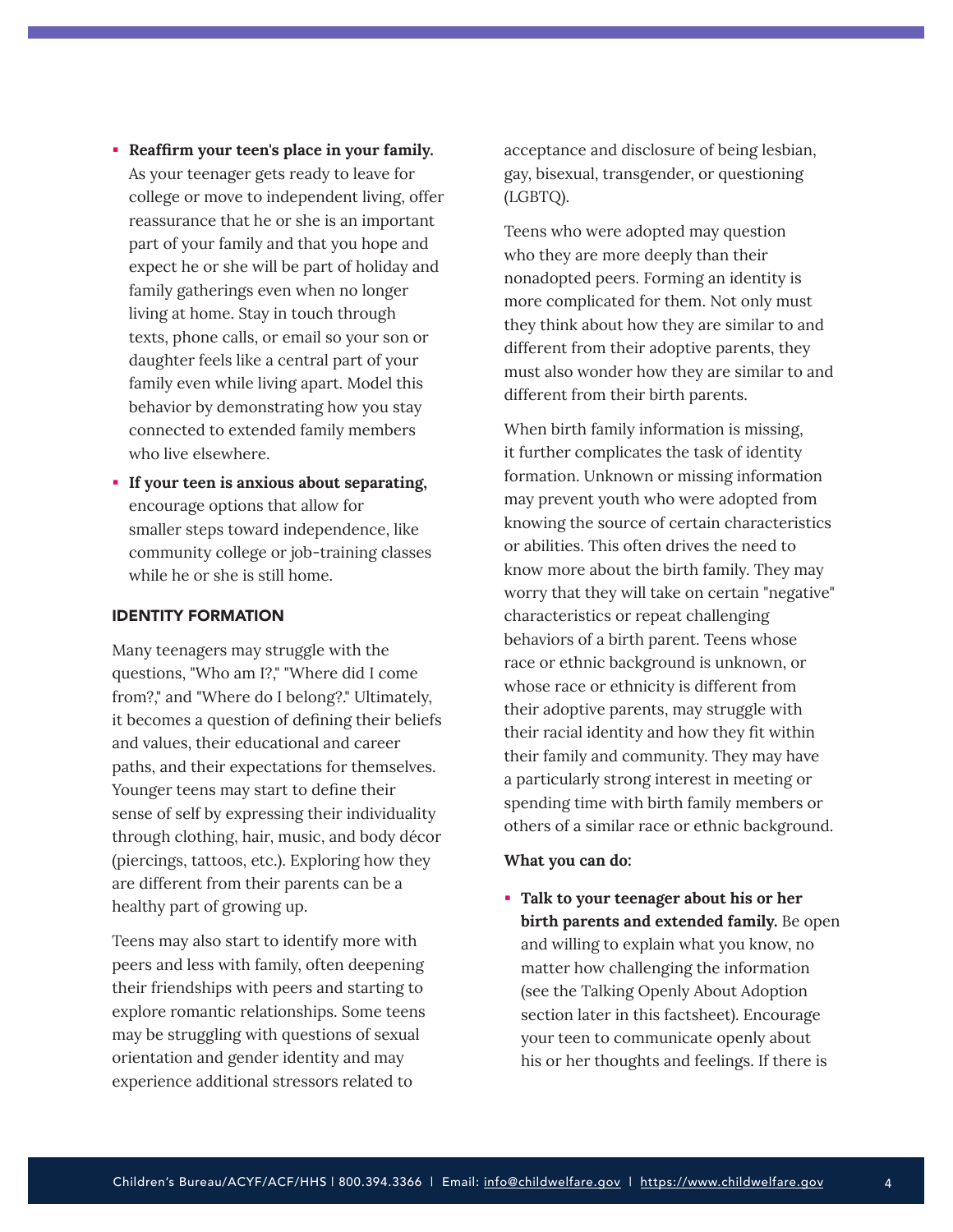limited information, make a commitment to help find the answers. Provide information about the birth family's cultural, racial, and religious backgrounds. Share photos, if available.

- **Develop a lifebook.** If your teenager does not already have a lifebook or similar tool that records personal history, key events, and important people in his or her life, now is the time to help create one. Some adopted teens make creative photo-essays, videos, or blogs to tell their story. For more information, see the [Lifebooks section](https://www.childwelfare.gov/topics/adoption/adopt-parenting/lifebooks/) of the Information Gateway website for resources, tips, and samples.
- **Support youth in building a deeper understanding of their heritage.** The teenage years are an important time for youth to explore their racial, ethnic, and religious identity and background. Connect youth to cultural, ethnic, and spiritual activities. Help your teenager learn about his or her cultural background and race (see Information Gateway's *[Parenting in Racially](https://www.childwelfare.gov/pubs/parenting-diverse-families/)  [and Culturally Diverse Adoptive Families](https://www.childwelfare.gov/pubs/parenting-diverse-families/)* factsheet and web section on [Adoption by](https://www.childwelfare.gov/topics/adoption/adoptive/family-type/diversefamilies/)  [Family Type: Racially and Culturally Diverse](https://www.childwelfare.gov/topics/adoption/adoptive/family-type/diversefamilies/)  [Families](https://www.childwelfare.gov/topics/adoption/adoptive/family-type/diversefamilies/)).
- **Provide opportunities to interact with other teens and young adults** who have experienced foster care and/or who were adopted. This can help normalize your teenager's experience and ease the feelings of differentness and isolation. Look for an adoption support group or mentorship program that includes members with the same racial, cultural, or national background as your teen. Check with your adoption agency or search Information Gateway's [National Foster Care & Adoption](https://www.childwelfare.gov/nfcad/)  [Directory](https://www.childwelfare.gov/nfcad/).
- **Point out similarities between you and your teen.** If your teen can see similarities between the both of you, it may help strengthen his or her attachment to your family. A strong attachment can help your teen feel safer as he or she enters the adult world. Find activities and interests to share and bond over to reinforce the ways in which you're alike.
- **Talk openly about intimacy and sexuality with your teenager.** Communicate your values on dating, sex, and relationships. Talk about what it takes to develop and maintain healthy relationships. This is equally important for teens with developmental delays or other physical, cognitive, or mental health challenges. Educate youth about abstinence, safe sex, and birth control. The U.S. Department of Health and Human Services offers a [Talk to Your Kids](https://health.gov/myhealthfinder/topics/everyday-healthy-living/sexual-health/talk-your-kids-about-sex)  [About Sex webpage](https://health.gov/myhealthfinder/topics/everyday-healthy-living/sexual-health/talk-your-kids-about-sex).
- **Support and affirm LGBTQ youth in expressing who they are.** Provide teens with an open, supportive environment and access to peer and adult mentors and role models they can turn to for information and guidance as they explore issues of gender identity and sexual orientation. Promote healthy development and selfesteem. Information Gateway's [Resources](https://www.childwelfare.gov/topics/systemwide/diverse-populations/lgbtq/lgbt-families/)  [for Families of LGBTQ Youth web section](https://www.childwelfare.gov/topics/systemwide/diverse-populations/lgbtq/lgbt-families/) provides related material.

## APPROACHING ADULTHOOD

An important part of parenting teenagers is creating the conditions in which they can master adult tasks as they take on greater independence. Teenagers need time to gradually learn and practice adult life skills and will need ongoing support systems to negotiate the adult world.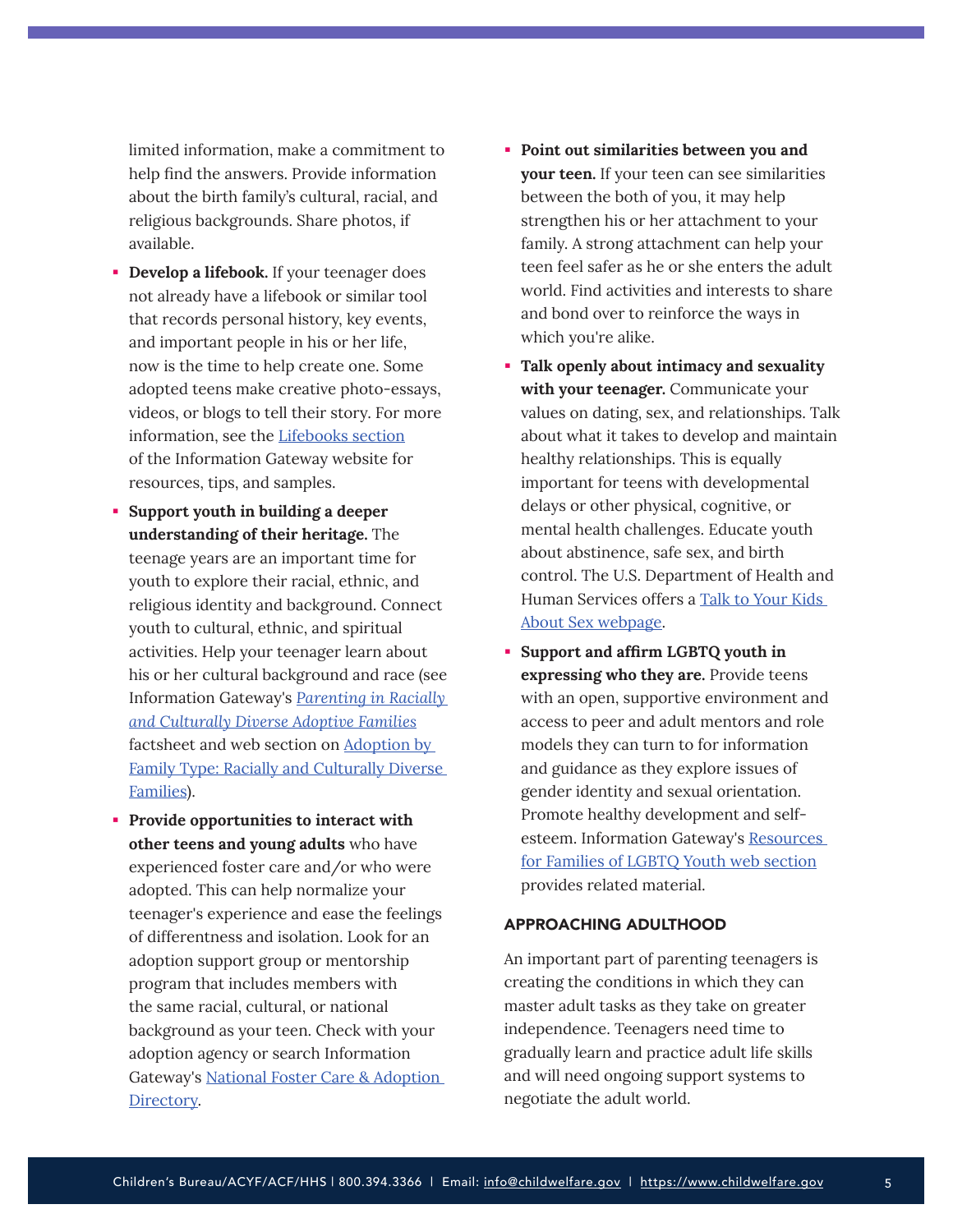Developmentally, teenagers who were adopted at an older age may need extra time and encouragement to learn adult tasks. They may not be ready for adult responsibilities at the same age as their peers. Additionally, teens who have experienced unstable living situations may not be emotionally ready to live away from their families, even if they are developmentally able. Some may choose to live at home and attend a local community college. Teens with learning delays or disabilities will require extra time and effort to learn adult life skills. They may need to find alternatives and adjustments for certain life skills, such as driving.

#### **What You Can Do:**

- **Teach essential life skills.** Provide varied opportunities to learn about and practice daily-living activities, such as managing their finances, cooking, doing laundry, making medical appointments, filling prescriptions, or maintaining a car. Help your teen identify other adults who can help them with specific skills, such as an uncle who knows a lot about cars or a mentor who is a whiz at creating a budget.
- **Promote ongoing, supportive relationships.** Few young adults are ready for fully "independent" living. Your teenager will need continued assistance and guidance from you, other relatives, friends, mentors, and others. Even after your young adult moves out of your home, you can help him or her feel less overwhelmed by providing emotional and tangible support—perhaps by helping to paint a new apartment, showing up with a care package of groceries, or giving tips on filling out tax forms.
- **Be clear about how you will help your teenager move into adult life.** Young adults need to know how long they can live at home and whether they can expect their parents to help them with college tuition, rent, health insurance, and other expenses. Base your support and expectations on your youth's abilities, level of emotional security, and history—and not on his or her age. If you feel it is time for your son or daughter to move out, be sure to help him or her find suitable housing, employment, or schooling, as this can be overwhelming for young adults.
- **Advocate for services for youth with disabilities.** Under Federal law (the Individuals With Disabilities Education Act), by the time a special-education student reaches age 16, the school must provide a plan that may include help in obtaining further education, getting a job, or living independently. Talk with the school's "transition coordinator" about your teen's transition plan and available services.

# BEHAVIORAL AND MENTAL HEALTH CONCERNS

The teenage years can be a time of intense emotions and when behavioral or mental health issues surface, including some with genetic links, making this a difficult time for some adopted youth. Adoption-related issues, such as feelings of loss and grief, ambivalence over identity, and complexities surrounding their relinquishment and related insecurities, can add to those feelings. Your teenager needs your love and understanding more than ever during these transitional years.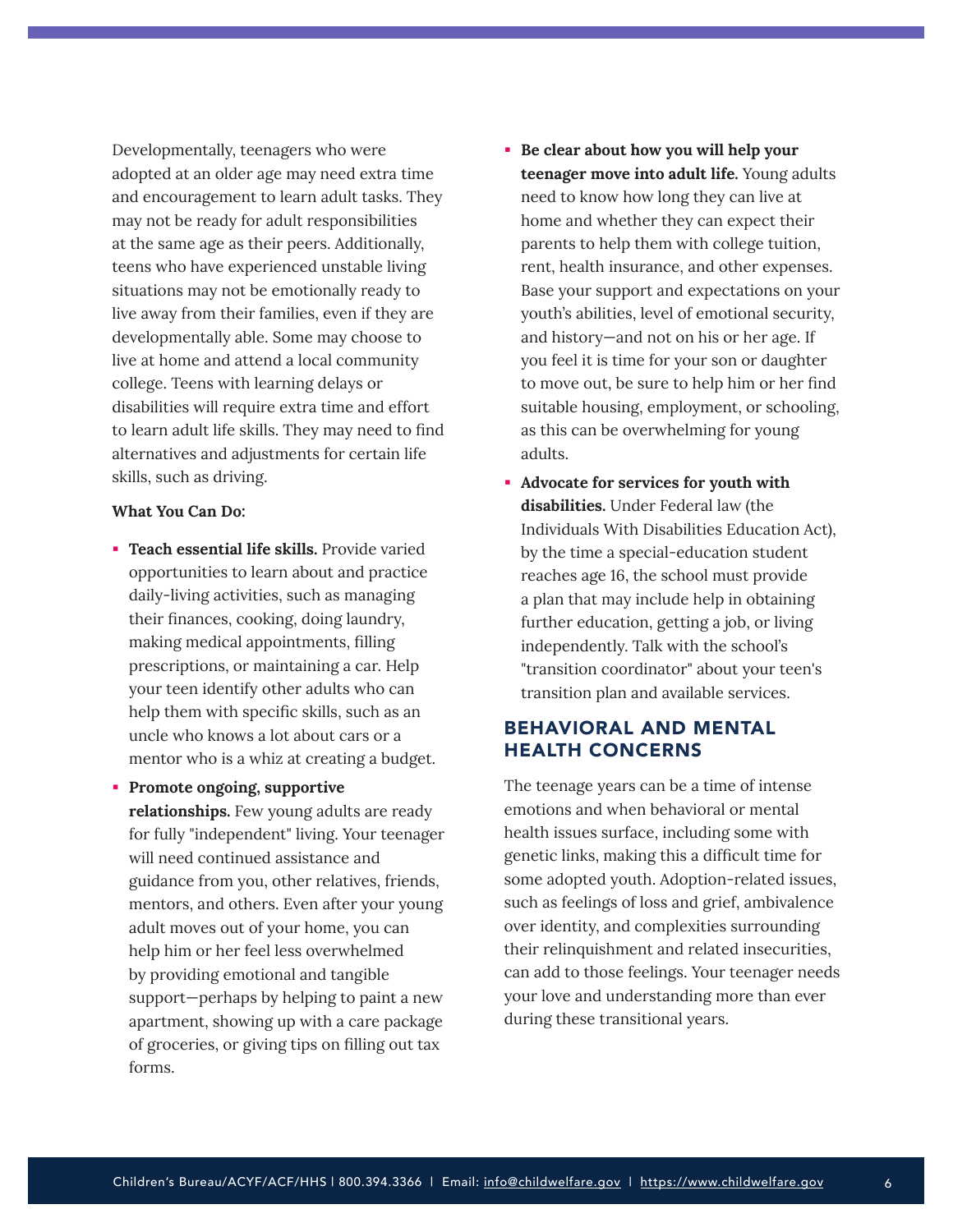<span id="page-6-0"></span>In addition to your unwavering support, your son or daughter might benefit from talking with a counselor or therapist who is skilled with adolescents and knowledgeable about adoption issues. Having a teen adoption support group or a peer who was also adopted and who is a good role model or mentor can also be valuable.

For some youth, inner turmoil may lead to risky behaviors. Teens who were adopted may be at increased risk for a variety of negative outcomes due to previous abuse or neglect. Depression, anxiety, or relationship problems might indicate a response to trauma and loss. Childhood trauma does not resolve itself; it often needs to be treated by a qualified, trauma-informed behavioral/mental health provider.

Information Gateway's *[The Impact of Adoption](https://www.childwelfare.gov/pubs/factsheets-families-adoptionimpact/)* addresses some of the key emotional issues that can trigger behavioral or mental health concerns in persons who were adopted. [The Mental Health webpage](https://youth.gov/youth-topics/youth-mental-health) on Youth.gov provides detailed information and resources on teenage mental health.

#### **What you can do:**

- **Be aware of signs that can indicate your teen needs help.** (See the box below for more information.) Seek a professional opinion from your doctor or a mental health professional.
- **Find the right person to help.** Adoption support groups, postadoption programs, and other adoptive parents can provide referrals for mental health professionals who are knowledgeable about adoption and trauma. It is important that the professional understands the complexities of adoption

and any special needs your teen might have, such as attachment issues, medical conditions, or learning disabilities (see Information Gateway's *[Finding and Working](https://www.childwelfare.gov/pubs/f-therapist/)  [With Adoption-Competent Therapists](https://www.childwelfare.gov/pubs/f-therapist/)*).

# Signs a Teen May Need Professional Help

- **Your teen exhibits extreme moods or** emotions, such as the following:
	- Anger, sadness, or depression for much of the time
	- Extreme fearfulness or anxiety
	- Seeming withdrawn or completely lacking energy
- **Your teen engages in risky or out**of-control behaviors, including the following:
	- Self-injury
	- Harmful sexual activity
	- Eating disorders
	- Drug and/or alcohol use
- **•** Your teen has anger management or relationship problems and exhibits the following behaviors:
	- Shows extreme anger or aggression with peers
	- Finds family interactions stressful
	- Avoids family members and friends
	- Has unsafe peer relationships
	- Has no friends (is a "loner")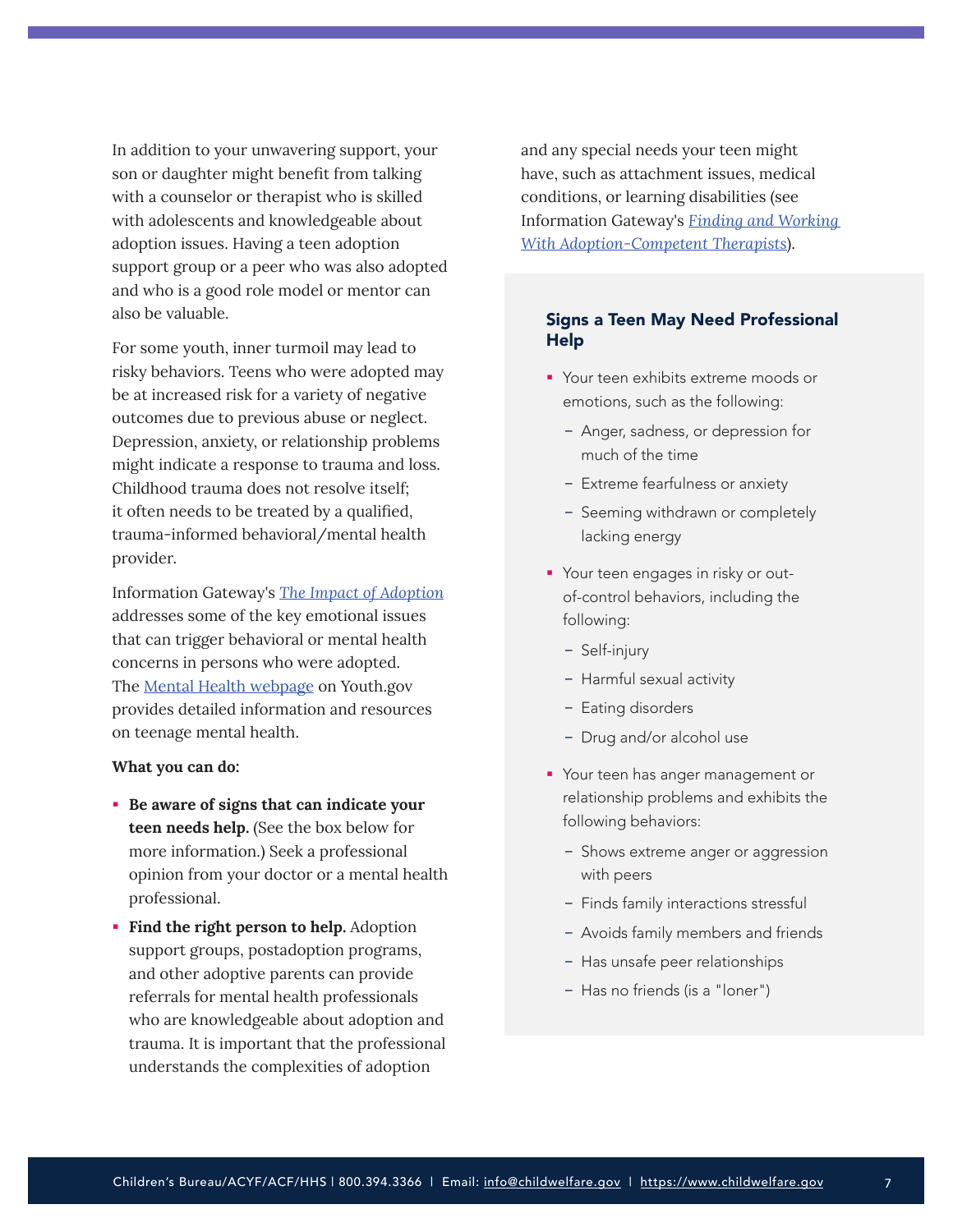Harmony Family Center, a Tennessee-based agency offering evidence-based therapeutic services to children and families, provides [resources to help parents and caregivers](https://www.harmonyfamilycenter.org/harmony-at-home), including a [developmental timeline](https://f703a7d7-8ac0-4f02-8b8d-b5183e4ac074.filesusr.com/ugd/434165_476d3343f2d241c192fc53084ba610f9.pdf) with suggested sensory interventions for children from birth through early adulthood. Sensory interventions are various mind-body exercises or activities that can help your teen selfregulate, focus, and calm down, such as practicing yoga, listening to or playing music, or engaging in deep-breathing exercises.

## THE EFFECTS OF TRAUMA

Children and youth who were adopted may have been exposed to trauma early in life. According to the [National Child Traumatic](https://www.nctsn.org/what-is-child-trauma/about-child-trauma)  [Stress Network](https://www.nctsn.org/what-is-child-trauma/about-child-trauma), untreated trauma can interfere with physical, cognitive, and social-emotional development and result in behavioral and mental health problems. Depending on your teenager's prior experiences, he or she may overreact in certain situations, have a hard time with trusting, shut down emotionally, or act aggressively. The effects of trauma may be retriggered and/or reprocessed through the developmental lens of adolescence. Traumarelated effects that previously seemed to have gone away may suddenly reappear.

## **What You Can Do:**

 **Be available, predictable, and understanding.** Build trust by being emotionally and physically available, even if your teen tries to keep you at a distance.

- **Identify trauma triggers.** Try to notice what might trigger past traumas and the accompanying behaviors or emotions. Certain noises, actions, and/or smells may trigger memories of traumatic events. Help your teen learn how to recognize and manage these set points.
- **Create a safe space for your teen to express emotions without being judged.** Emotional outbursts may be a natural response to reminders of past threats. Try to remain calm and reassuring.
- **Get professional help, if needed.** An adoption and trauma-competent therapist may be needed to help your teen and your family overcome trauma-related behaviors (see Information Gateway's *[Finding and Working With Adoption-](https://www.childwelfare.gov/pubs/f-therapist/)[Competent Therapists](https://www.childwelfare.gov/pubs/f-therapist/)*).

Child Welfare Information Gateway offers several resources to help you understand your teenager's behavioral and mental health needs:

- **Understanding the Emotional Impact of** [Adoption](https://www.childwelfare.gov/topics/adoption/birthfor/emotional-impact/) (web section)
- **Behavioral Health and Wellness** [Resources for Children and Families](https://www.childwelfare.gov/organizations/?CWIGFunctionsaction=rols:main.dspList&rolType=Custom&RS_ID=35) (web section)
- **Behavioral Health Consequences of** [Child Abuse and Neglect](https://www.childwelfare.gov/topics/can/impact/long-term-consequences-of-child-abuse-and-neglect/health/) (web section)
- **Emotional/Behavioral Health Needs of** [Children and Youth](https://www.childwelfare.gov/topics/adoption/adopt-parenting/intercountry/healthneeds/) (web section)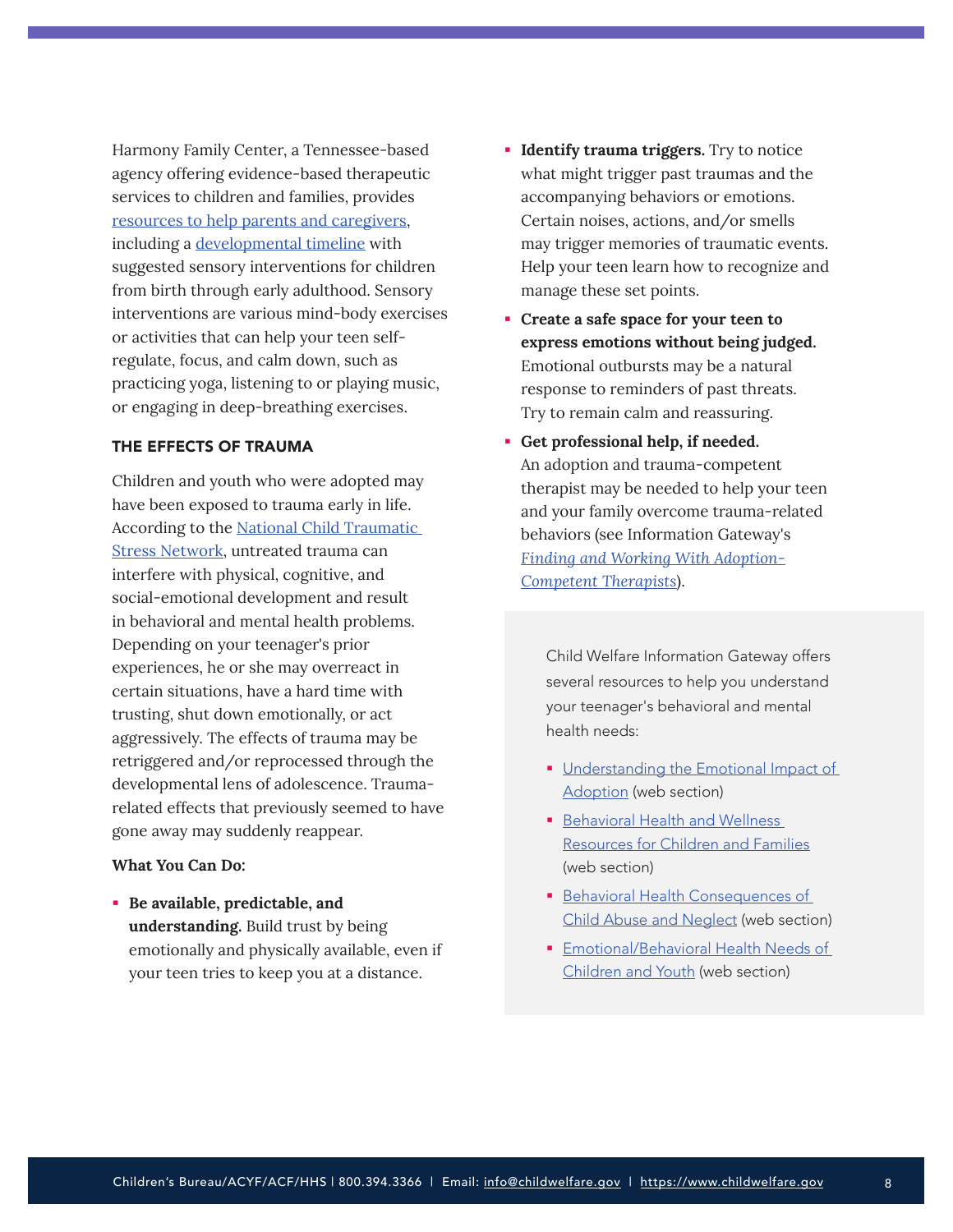# <span id="page-8-0"></span>EFFECTIVE DISCIPLINE

Teenagers will frequently test the boundaries of family rules as they increasingly assert their independence. They may experiment with risky or forbidden activities while navigating peer pressures. It is important that you be clear and consistent about your expectations for youth and set reasonable limits (e.g., curfews). Talk openly about safety concerns. At the same time, allow your son or daughter to make choices and see that you trust him or her to make good decisions. Look for positive discipline approaches that emphasize strengthening your relationship and support independence while providing guidance and structure.

Teens who were adopted, particularly those who were recently adopted or who were previously abused or neglected, require discipline practices that emphasize relationship building and support attachment and trust. It is important to reinforce positive behaviors as often as possible and be clear about which behaviors are unacceptable. Some punishment can trigger trauma memories, create anxiety, lessen trust, and cause further harm. In addition, discipline should take the teen's prior experiences and developmental level into account. For example, an adopted teenager who has experienced severe neglect may not respond well to the removal of his or her valued belongings. Requiring a youth who has attachment issues to go to his or her room may not be as helpful as having that teen work alongside you to complete a household chore. If your child struggles with peer relationships or low self-esteem, it is not wise to remove an activity (such as a youth group or sport) that provides an opportunity for growth in these areas.

- **Focus on attachment and relationship building.** Create avenues of open communication and support that build trust and a strong relationship.
- **Encourage and reinforce good behavior.** Point out things that your son or daughter does right as often as possible, and more often than the things you find wrong. Say yes as often as possible.
- **Be specific.** Instead of telling your teenager to be home "at a reasonable hour," let them know the exact time you expect them in the door.
- **Give your teen a voice.** Engage your son or daughter in setting reasonable rules and resolving issues. For example, ask, "What can we do to help you remember to clean up the kitchen after you've used it?" Being invited into the problem-solving process shows your teen respect and motivates him or her to be part of the solution. If you find out that your teenager has broken a family rule (e.g., attended a party with no adult supervision), listen to his or her explanation yet be clear about limits and your concerns for his or her safety.
- **Make sure discipline matches your teen's abilities.** Match your expectations to your teen's developmental stage. While using logical consequences can sometimes discourage undesirable behaviors (e.g., limiting video game time in response to inappropriate behavior), it may not be practical for a teen who has difficulties seeing the connection between actions and consequences. In addition, tying incentives to short-term rewards (e.g., allowing use of the car if good grades are maintained) may be more powerful than longer-term goals such as studying for college.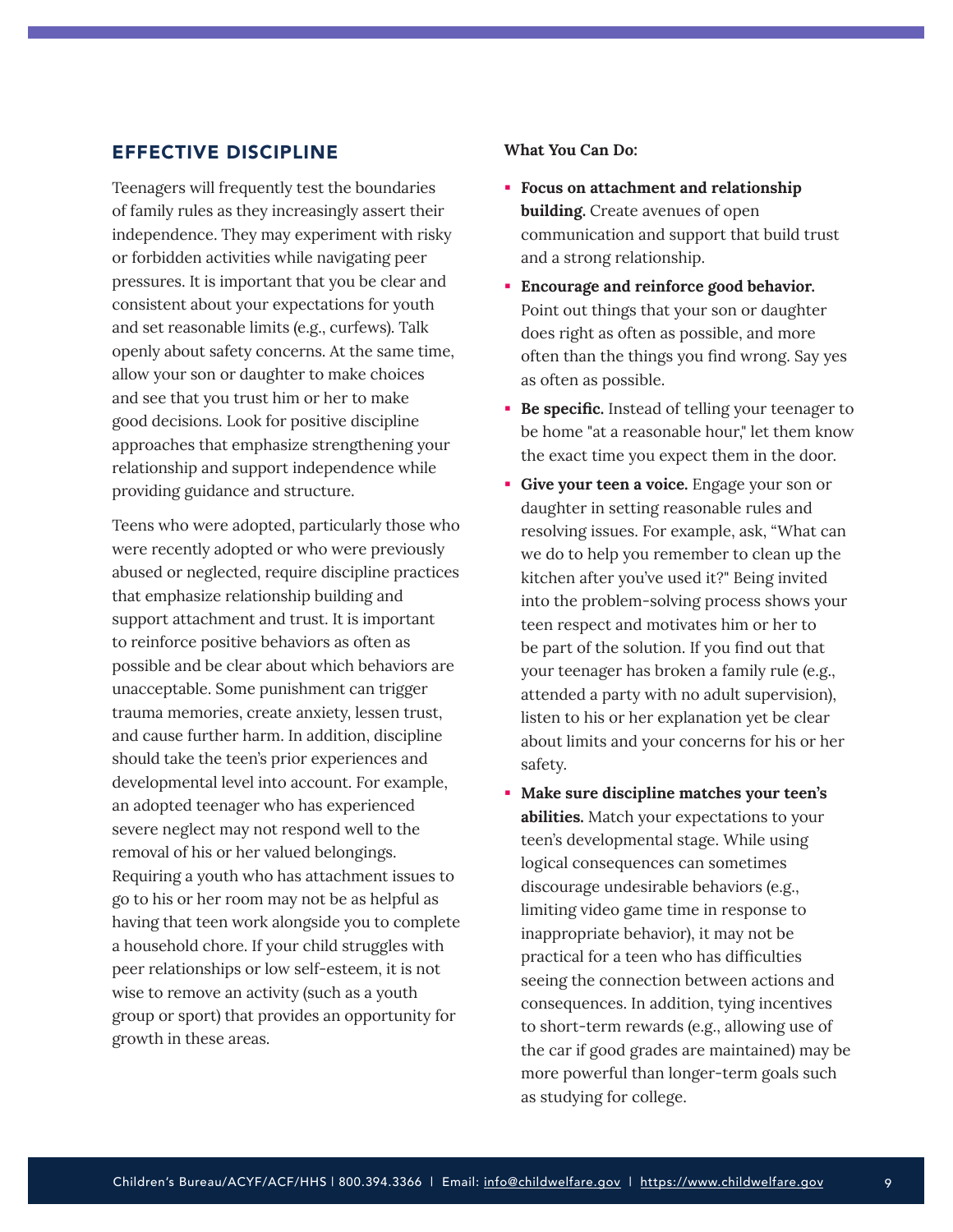<span id="page-9-0"></span>**Stay calm.** A teenager's emotions can be overwhelming and result in challenging behaviors. Be a role model in how you deal with frustration. When emotions "heat up," stay composed and resist the urge to raise your voice. Take a few moments to calm down, if needed. Reassure your teen that he or she is safe and cared for and discuss the situation calmly when you regain composure.

Information Gateway's *[Parenting Children and](https://www.childwelfare.gov/pubs/parenting-CAN/)  [Youth Who Have Experienced Abuse or Neglect](https://www.childwelfare.gov/pubs/parenting-CAN/)* offers recommendations for how to handle discipline issues with youth who have been maltreated.

# TALKING OPENLY ABOUT ADOPTION

Parents who are positive about adoption, comfortable talking about it, and acknowledge their teenager's feelings are best able to help their youth do the same. If you tense up when the topic of adoption is raised, you may create a negative impression for your teen. Don't wait until your teenager raises the topic or asks questions about his or her birth family. Some children never raise the topic for fear of offending their adoptive parents. Others may act disinterested when they might really like to talk about it. Bringing up adoption in a matter-of-fact way and inviting your child to explore questions will encourage healthy discussion and show your child you are not threatened by their curiosity.

You may struggle with sharing potentially upsetting information about your teenager's past (for example, if your teenager was abandoned early in life or if one of the birth parents was incarcerated). Remember that not being straightforward about your teenager's past might cause him or her to

imagine something worse than what actually happened and withholding information can get in the way of a trusting relationship with your child. The teenage years are an ideal time to help your son or daughter understand his or her birth family story and make sense of personal history.

- **Be direct about your willingness to talk about adoption and your teenager's feelings.** Your son or daughter may fear they are being disloyal to you if they want to talk about their birth family and/or want to have a connection with them. Let them know that you love them and will support these emotional and physical connections.
- **Be honest about your child's past.** Teens who were adopted can handle more sensitive and potentially difficult information than younger children. Let your teenager know what you know or can find out about their birth and adoption circumstances. Share information that may be upsetting or difficult and help him or her to manage the painful aspects of their past.
- **Help your teenager frame a full picture of his or her birth parents.** Hearing one side of the story (for example, the birth mother was not able to parent) provides an incomplete picture. Help your teenager consider the full extent of his or her birth parents' experiences and characteristics. Talk about them as individuals with strengths and challenges. It is important to let your teen express anger, disappointment, or frustration about his or her experience while also offering a more balanced perspective of the circumstances.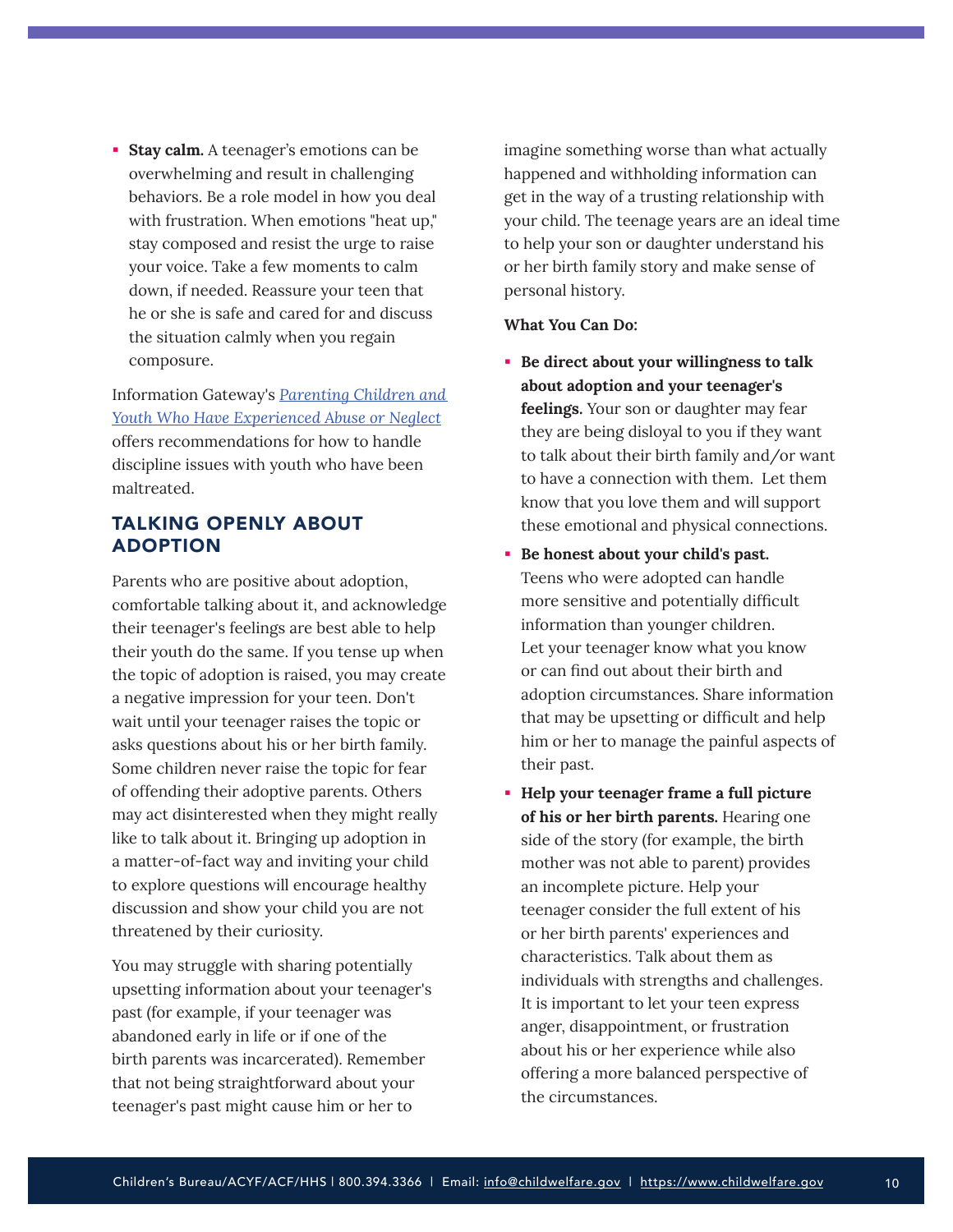- **Look for "teachable moments" to open conversations.** A television program, current event, or a new family in the neighborhood might provide the perfect opening to ask about your teenager's thoughts and feelings.
- **Be patient.** Communication may be a struggle. Teenagers may shun conversation to assert independence. Talking while engaging in an activity, such as going some place together in the car, may come more easily. Your teenager is more likely to share his or her thoughts if you are calm, relaxed, and open.
- **Create opportunities for your teenager to talk with others.** Meeting with other teens who were adopted or someone who serves in a mentor role can create a safe haven for your teenager to discuss what's on his or her mind.

[How to Talk With Tweens & Teens About](https://creatingafamily.org/adoption-category/how-to-talk-adoption-tweens-teens/)  [Adoption](https://creatingafamily.org/adoption-category/how-to-talk-adoption-tweens-teens/) on the Creating a Family website offers additional tips.

## CONNECTING WITH BIRTH RELATIVES

Helping your teenager maintain or explore a relationship with birth family members assuming this is in his or her best interests can help develop your teen's sense of identity. Talk with your adoption professional and see Information Gateway's factsheets on *[Searching](https://www.childwelfare.gov/pubs/f-search/)  [for Birth Relatives](https://www.childwelfare.gov/pubs/f-search/)* and *[Helping Your Adopted](https://www.childwelfare.gov/pubs/factsheets-families-maintainrelationships/)  [Children Maintain Important Relationships](https://www.childwelfare.gov/pubs/factsheets-families-maintainrelationships/)  [With Family](https://www.childwelfare.gov/pubs/factsheets-families-maintainrelationships/)* and the webpage on [Maintaining](https://www.childwelfare.gov/topics/adoption/preplacement/adoption-openness/)  [Connections With Birth Families in Adoption](https://www.childwelfare.gov/topics/adoption/preplacement/adoption-openness/)  for more information. The internet and social media have made it easier for youth to have contact with their birth families. While new connections may be made, this may happen without your son or daughter being emotionally prepared and without your knowledge.

- **Build healthy relationships with birth family members if connections exist.** Show respect for the family and maintain a genuine commitment to supporting your teen's relationships.
- **If your teenager has not established connections with the birth family** and wants to find his or her birth parents or additional family members, explore options for learning more. Ask your son or daughter about his or her feelings about potential contact with birth relatives. This can be a very emotional process. Emphasize the importance of being prepared and having supports in place before starting a search.
- **Be familiar with your teenager's social media use.** Establish internet rules and provide guidance for safe use (e.g., don't give out identifying information and location). Let your teen know that you want to join him or her in searching and that you prefer your teen not to do this alone. Discuss the possibility that a birth relative could try to make contact through social media, the importance of you knowing about any attempts at contact, and the various ways you might respond—together (see Information Gateway's [Social Media in](https://www.childwelfare.gov/topics/adoption/intro/social-media-adoption/)  [Adoption web section](https://www.childwelfare.gov/topics/adoption/intro/social-media-adoption/)).
- **Find support.** You and your teenager may benefit from learning about other people's experiences, for example through support groups for persons who were adopted and adoptive parent support groups. To find groups in your State, search Child Welfare Information Gateway's [National Foster Care &](https://www.childwelfare.gov/nfcad/)  [Adoption Directory](https://www.childwelfare.gov/nfcad/).